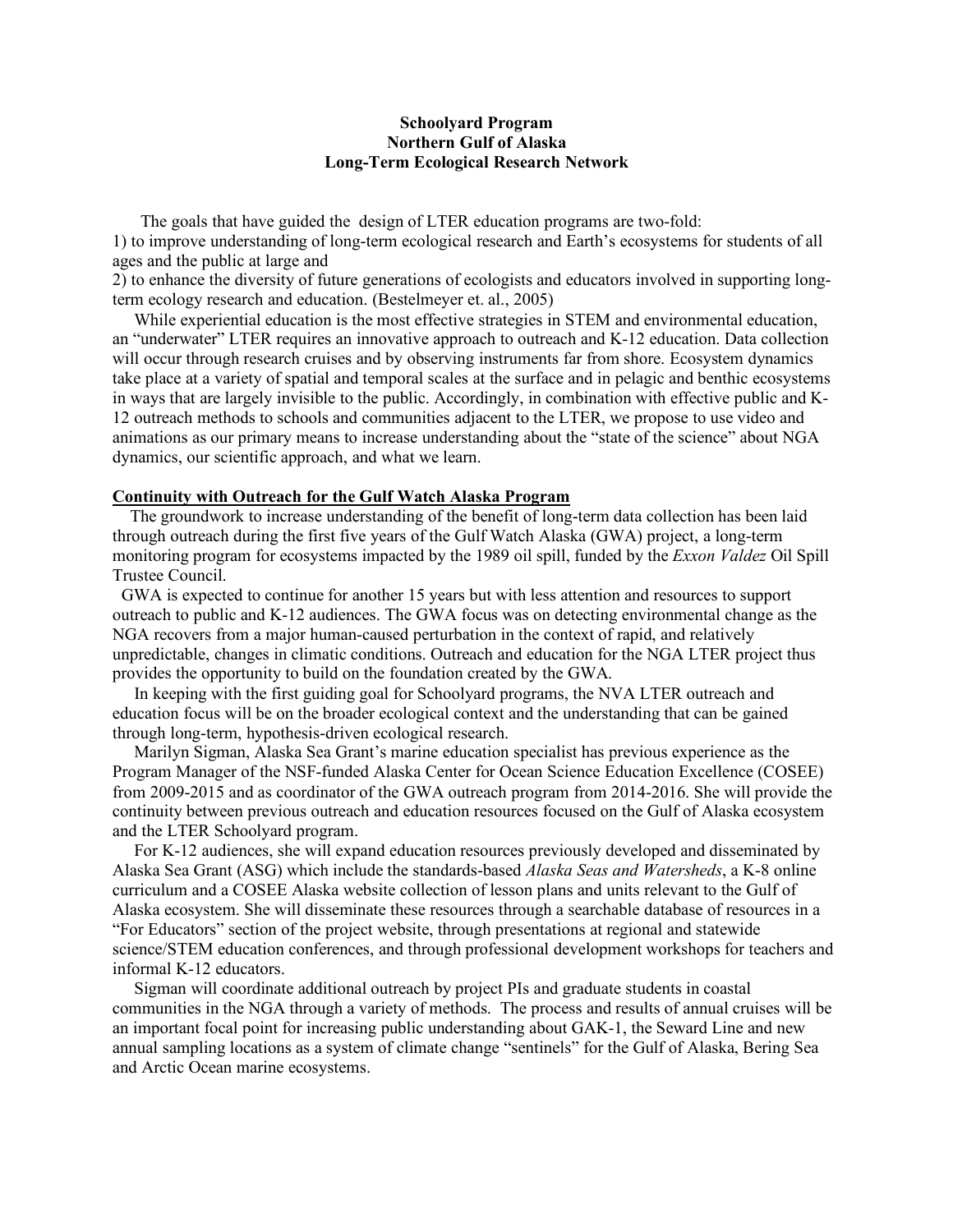## **Outreach to K-12 Teachers and Students**

 The Northern Gulf of Alaska is bordered by six school districts: Copper River and Chugach School Districts, with schools in Prince William Sound communities; Kenai Peninsula School District, Anchorage School District, and Kodiak Island Borough School District. Cordova and Valdez City School Districts also serve coastal communities within the larger geographic boundaries of the Copper River School District. The students are diverse. The Anchorage School District has several schools which are among the most diverse in the nations; approximately 100 different languages are spoken in the homes of the students. Tatitlek and Chenega Bay in Chugach School District are predominantly Alaska Native communities as are Nanwalek and Port Graham in the Kenai Peninsula School District and Old Harbor and Port Lions in the Kodiak Island Borough School District. Thus, outreach to these schools and communities will serve the second goal of enhancing the diversity of ecologists and educators involved in supporting long-term ecology research and education.

#### **Online K-12 Education Resources Collection**

We will develop an online "collection" of existing teaching resources relevant to place-based, culturally-responsive education about the NGA ecosystem. Alaska school districts are in the process of making individual decisions whether or not to align their district curriculum with the Next Generation Science Standards or with the existing Alaska State Science, Math, and Technology Standards. All districts are required to align with state cultural standards for students and also to address cultural standards for teachers in their teacher evaluation process. In accordance with the mixed nature of alignment with standards by districts, we will include resources aligned with either or both sets of STEM standards.

#### **Virtual Field Trips**

 We will develop two "virtual field trips" (VFTs) with the Alaska SeaLife Center for the NGA LTER. A VFT that provided an overview of the GWA project was produced in 2014 with interviews with scientists heading up monitoring for four project components (nearshore ecosystem, pelagic ecosystem, environmental drivers, and lingering oil). A second GWA VFT, scheduled for completion in March, 2017, follows a storyline about scientists seeking to understand the oceanography and food web disturbances during the 2014-2016 warm water anomaly in the North Pacific Ocean. Two animations are under development for the second VFT to compare a "normal" annual cycle of a spring bloom and the alternation of stratified ocean conditions and wind-driven mixing during the winter with the dynamics observed by oceanographers during the event of "the Blob" of persistent warm water during the winter.

 The VFTs for the NGA LTER will build on the concepts emphasized in the first two VFTs with an overview of the LTER and its hypotheses in Years 1-3 and on significant findings and new understandings in Years 4-5. An additional animation will be developed and incorporated into the first VFT to illustrate Alaska Coastal Current dynamics.

Web text and videos in the VFTs are accompanied by online middle school lesson plans. Lesson plans for the NGA LTER will focus on relevant marine ecology concepts in life science, physical sciences, earth science, technology, and engineering. The VFTs will be made available online and through the distribution of DVDs.

#### **Professional Development of Educators**

 ASG has developed partnerships with the Anchorage, Kenai Peninsula, Chugach, and City of Cordova school districts by providing professional development training and mini-grants to support teacher training, local field trips, purchases of equipment and supplies, and the integration of ASG-sponsored curriculum materials into the District curriculum framework in alignment with the Next Generation Science Standards. This approach has proven effective in achieving systemic educational change in terms of increasing the amount and quality of marine and watershed education and teacher content knowledge and confidence in teaching about local marine and aquatic environment (Rezabeck and Sigman, 2016). Chugach School District, in particular, has used its grant funds to purchase environmental monitoring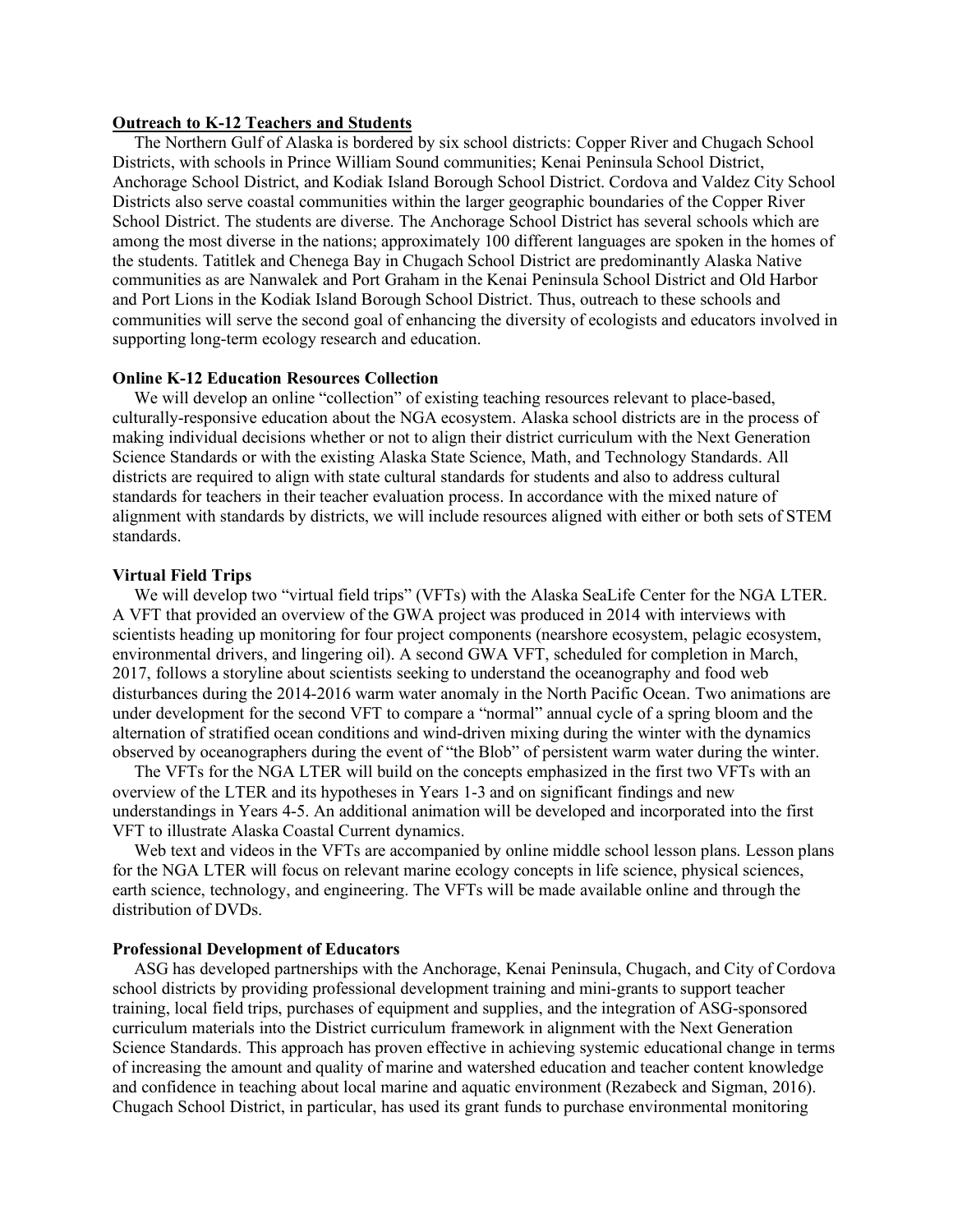technology, including a drone and AUV, and is in the process of developing lesson plans that will be incorporated into the ASW K-8 curriculum. This school district also provides distance-delivered education to students in Fairbanks who have been engaged in field trips to the UAF CFOS marine technology workshop.

 ASG will disseminate the VFTs and the NGA educational resource collection through ASG-sponsored professional development workshops for K-12 educators and presentations at regional and statewide education conferences.

## **Community Outreach**

 Annual outreach visits to a small number of Alaska coastal communities along the Seward line are already funded by NPRB and Gulf Watch Alaska. ASG has Marine Advisory Agents in Cordova and Kodiak and partner with a number of organizations and agencies in a network of informal educators in the Gulf of Alaska region. They will work with network partners to schedule and publicize community presentations and arrange additional local media for LTER researchers. These partners include:

 Anchorage: Anchorage Museum, Alaska Geographic/Interagency Visitor Center Cordova: Prince William Sound Science Center Seward: Alaska SeaLife Center, National Park Service Ocean Alaska Science and Learning Center Homer: Center for Alaskan Coastal Studies, Kachemak Bay National Estuarine Research Reserve, Alaska Maritime National Wildlife Refuge/Alaska Islands and Ocean Visitor Center and Pratt Museum

Kodiak: UAF Kodiak Seafood and Marine Science Center, NOAA Lab

The Outreach Coordinator will also work with partners to incorporate relevant teaching activities about the LTER in other informal education programs throughout the region.

 Video interviews of LTER scientists and the narrated animation of Alaska Coastal Current dynamics produced as part of the VFTs can also be shown at the Alaska Ocean and Islands Visitor Center, Homer (annual visitation:75,000), the Alaska SeaLife Center, Seward, (annual visitation:150,000), the Coastal America Ecosystem Learning Network, and the Smithsonian Institution Sant Ocean Hall Ocean Today kiosk (potential audience: 20-30 million).

## **References**

Bestelmeyer, S., S. Dailey, M. Elser, P. Hembree, C. Landis, K. O'Connell, B. Simmons, S. Sommer, and S. Steiner. 2005. Handbook for LTER Education. Reviewed by LTER Education Representatives, Nov. 2005/

Rezabeck, C. and M. Sigman. 2016. Case Study: Increasing Environmental Literacy Through Professional Development in Alaska. Alaska Natural Resources and Outdoor Education association, Anchorage, AK. Web-published: http://www.anroe.net/wpcontent/uploads/2016/09/PDANROECaseStudyMarch102016ms.pdf

Sigman, M. R. Dublin, A. Anderson, N. Deans, J. Warburton, G.I. Matsumoto, D. Dugan, and J. Harcharek. 2014. Using Large Marine Ecosystems and Cultural Responsiveness as the Context for Professional Development of Teachers and Scientists in Ocean Sciences. J. Geoscience Education. 62(1): 25-40.